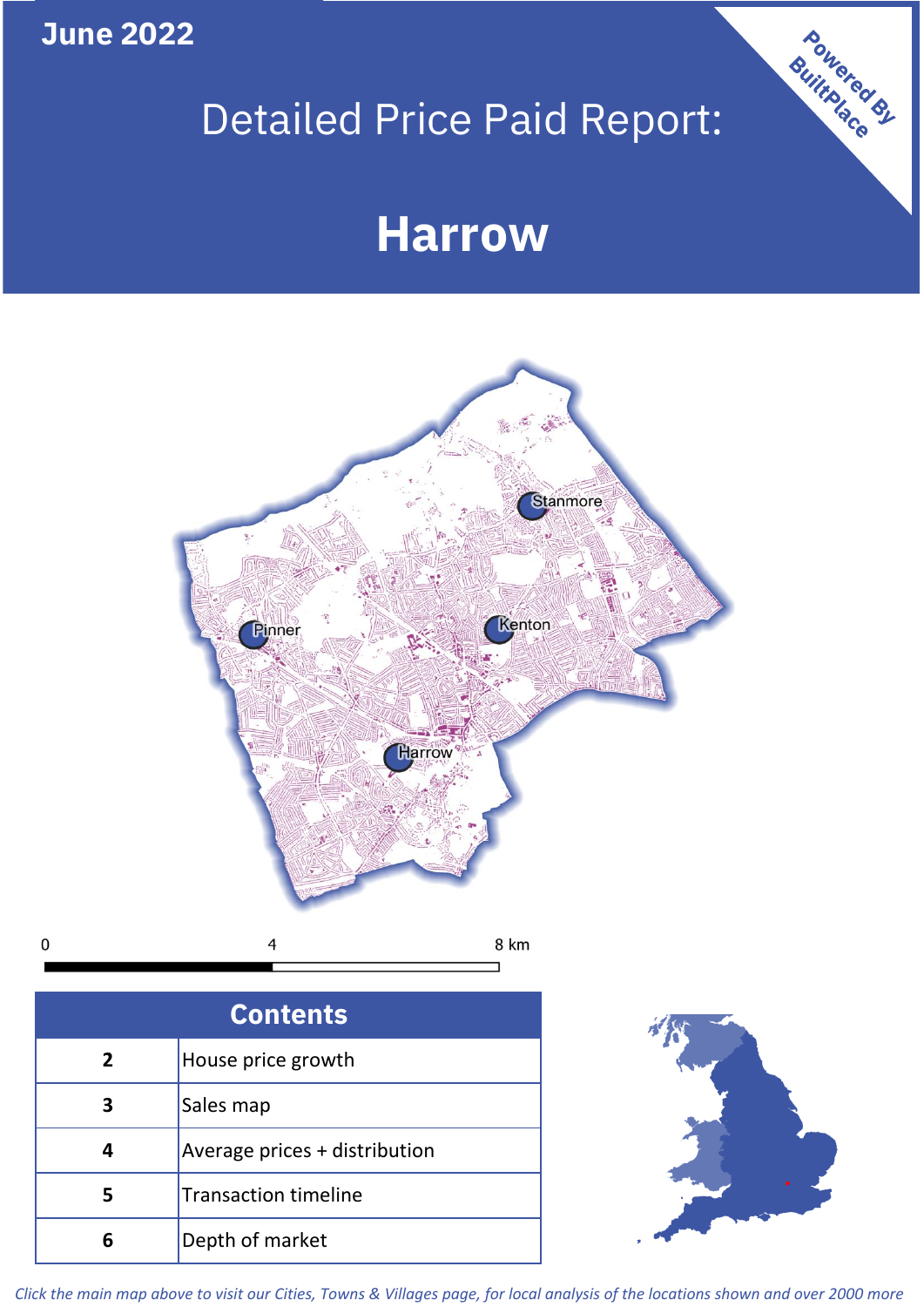#### **Headline Data**

|                     | <b>Current level</b> | 3 month  | <b>Annual</b> | 5 year  | 10 year |
|---------------------|----------------------|----------|---------------|---------|---------|
| <b>House prices</b> | £497,236             | 1.7%     | 5.2%          | 8.8%    | .7%     |
| <b>Transactions</b> | 2,137                | $-11.3%$ | 20.0%         | $-7.0%$ | .7%     |

#### **House Price Growth (April 2022 data)**

#### *Annual Change in House Prices*



House prices in Harrow grew by 5.2% in the 12 months to April 2022 (based on 3-month smoothed data). By comparison national house prices grew by 10.7% and prices in London grew by 6.7% over the same period.

Harrow house prices are now 66.9% above their previous peak in 2007, compared to +76.7% for London and +52.9% across England.



#### *Year-To-Date Change in House Prices, December to April*

Local prices have grown by 3.1% in 2022 so far, compared to growth of 4.4% over the same period last year.

#### *Source: OS OpenData; UK House Price Index (Contains HM Land Registry data © Crown copyright)*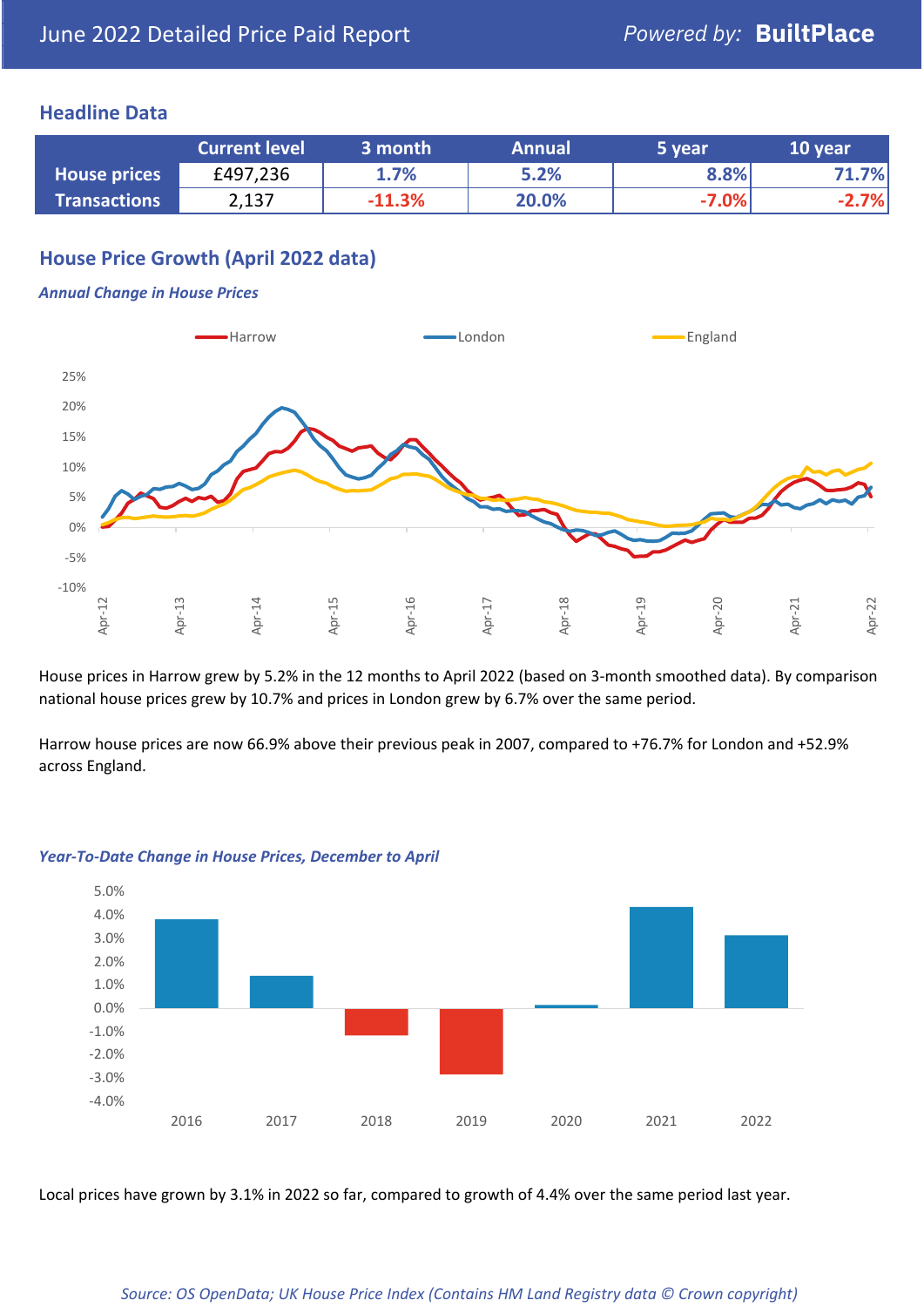### **House Price Map**

*12 months to April 2022*



*Each point is one postcode, coloured by the average value relative to all sales in this local authority (price bands are LA-specific quintiles).*

**Map Key**

| Min      | <b>Max</b> |                            |
|----------|------------|----------------------------|
| Up to    | £353,000   | 1st quintile / lowest 20%  |
| £353,000 | £477,000   | 2nd quintile               |
| £477,000 | £573,000   | 3rd quintile               |
| £573,000 | £714,000   | 4th quintile               |
| £714,000 | and over   | 5th quintile / highest 20% |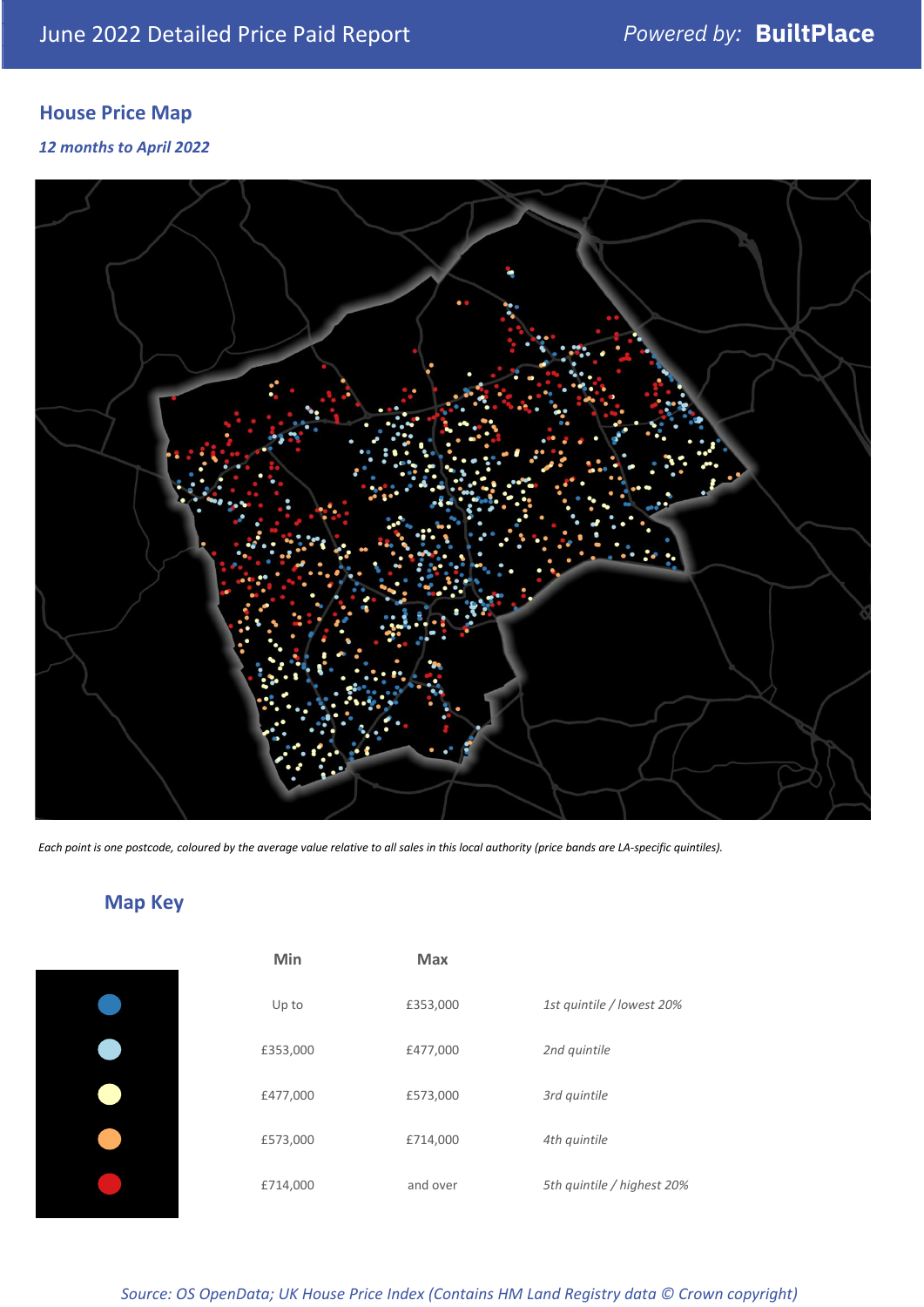### **Average House Price by Property Type**

#### *12 months to April 2022*



|                 | <b>New</b>           | <b>Second hand</b> |  |
|-----------------|----------------------|--------------------|--|
| <b>Flat</b>     | £703,352             | £343,470           |  |
| <b>Terraced</b> | No recorded<br>sales | £537,960           |  |
| Semi-detached   | No recorded<br>sales | £630,456           |  |
| <b>Detached</b> | No recorded<br>sales | £1,041,492         |  |

#### **House Price Distribution by Year**

*All properties, by price band and calendar year (2020 = year to date)*

|                    | 1997 | 2002 | 2007 | 2012 | 2017 | 2019 | 2020 |
|--------------------|------|------|------|------|------|------|------|
| <b>Under £100k</b> | 57%  | 5%   | 0%   | 0%   | 2%   | 0%   | 1%   |
| £100-200k          | 36%  | 47%  | 19%  | 17%  | 4%   | 2%   | 2%   |
| E200-300k          | 5%   | 34%  | 39%  | 32%  | 12%  | 10%  | 10%  |
| £300-400k          | 1%   | 8%   | 24%  | 28%  | 18%  | 14%  | 14%  |
| £400-500k          | 0%   | 4%   | 9%   | 12%  | 19%  | 19%  | 18%  |
| <b>£500k-1m</b>    | 0%   | 3%   | 8%   | 9%   | 42%  | 48%  | 51%  |
| £1-2m              | 0%   | 0%   | 1%   | 1%   | 3%   | 6%   | 5%   |
| <b>Over £2m</b>    | 0%   | 0%   | 0%   | 0%   | 1%   | 0%   | 0%   |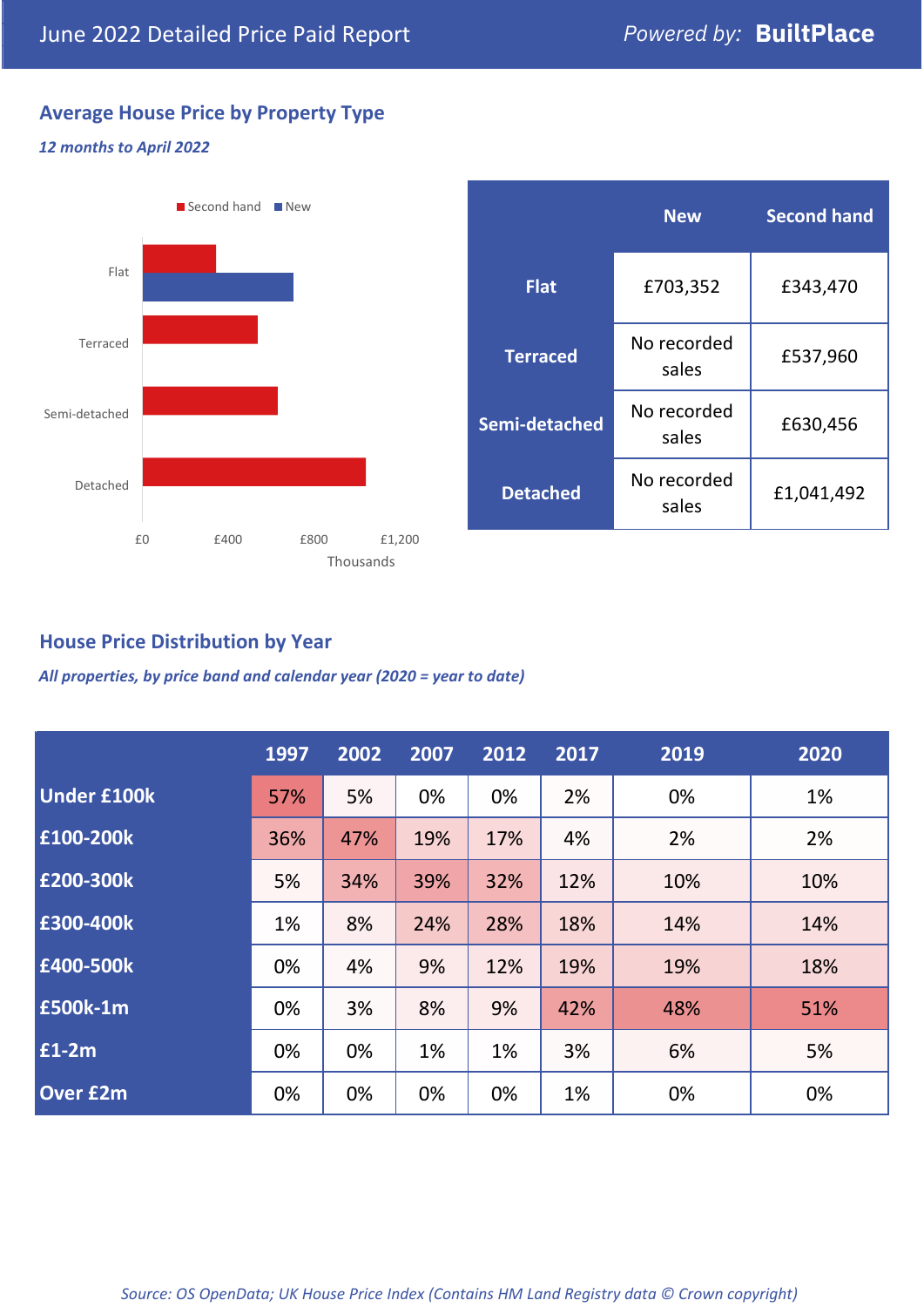#### **Transactions (February 2022 data)**

*Annual Transactions, Indexed (2001-05 average = 100)*



There were 2,137 transactions in Harrow during the 12 months to February 2022. This is 52% of the average from 2001- 05 and suggests activity is significantly below pre-downturn levels.

Transactions in Harrow have fallen by 23.8% since 2014, compared to changes of -21.3% for London and -7.7% for England.



#### *Cash and New Build Sales as % of Total, by Year*

*Note: The data on this page EXCLUDES transactions identified as transfers under a power of sale/repossessions, buy-to-lets (where they can be identified by a mortgage), and transfers to non-private individuals - i.e. it comprises only Land Registry 'A' data.*